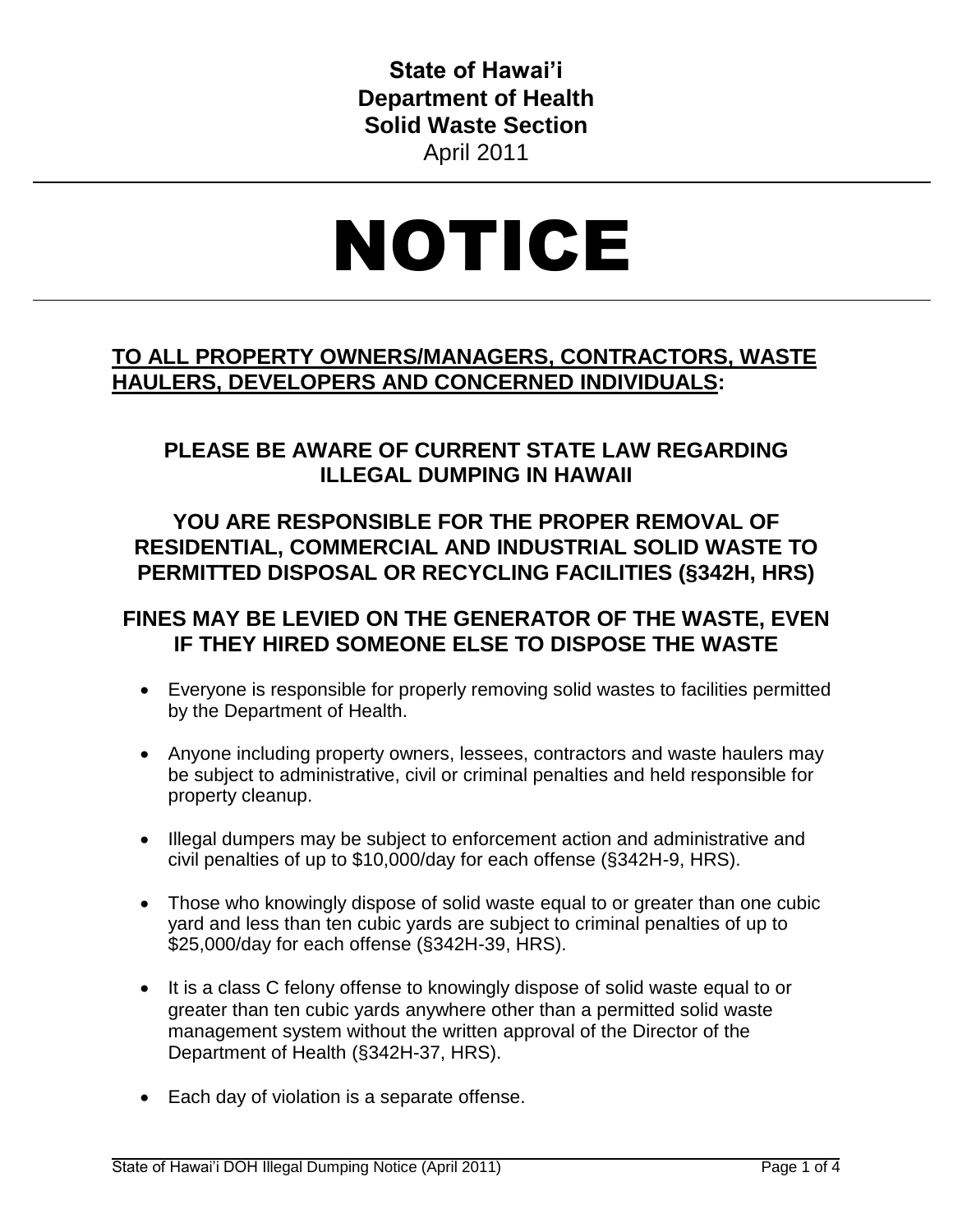## **YOU ARE ALSO RESPONSIBLE FOR BEING AWARE OF POTENTIAL HAZARDOUS WASTES OR CONTAMINANTS THAT MAY BE WITHIN THE COMMERCIAL AND INDUSTRIAL WASTE MATERIALS**

\*\*\*\*\*

Your facility may be subject to State of Hawaii hazardous waste requirements if you generate more than 220 lbs. or 100 kg of hazardous wastes (§11-261-5, HAR) monthly. Persons or entities who generate less than 220 lbs. or 100 kilograms per month are considered as conditionally exempt small quantity generators. Requirements include:

- $\triangleright$  Make a waste determination
- $\triangleright$  Determine your generator category
- $\triangleright$  Get an EPA ID Number
- $\triangleright$  Store and manage properly
- $\triangleright$  Recycle or dispose properly
- $\triangleright$  Recordkeeping

Typical hazardous wastes from *commercial* construction and demolition jobs include:

- $\triangleright$  Oil based paint, stains, varnishes
- $\triangleright$  Acids & bases (e.g., muriatic acid, etc.)
- $\triangleright$  Ignitable waste (gasoline & diesel)
- $\triangleright$  Used batteries
- $\triangleright$  Waste vehicle lubricants (used motor oil, etc.)
- $\triangleright$  Latex paint with mercury
- $\triangleright$  Thinners and painting solvents
- $\triangleright$  Spent sand blast material from paint removal operations
- $\triangleright$  Weatherproofing/insulation solvents
- $\triangleright$  Finishing and flooring adhesives and sealants
- $\triangleright$  Mechanical/electrical waste solder and fluxes
- $\triangleright$  Absorbent material used to cleanup spills
- $\triangleright$  Contaminated rags
- $\triangleright$  Waste mercury or acrylic mercury paint
- $\triangleright$  Non-empty aerosol cans
- $\triangleright$  Fluorescent light bulbs
- $\triangleright$  Contaminated paint chips
- $\triangleright$  Lead-based paint wood debris

### **FOR TECHNICAL ASSISTANCE REGARDING HAZARDOUS WASTE REQUIREMENTS, PLEASE CONTACT THE SOLID AND HAZARDOUS WASTE BRANCH AT (808) 586-4226**

\*\*\*\*\*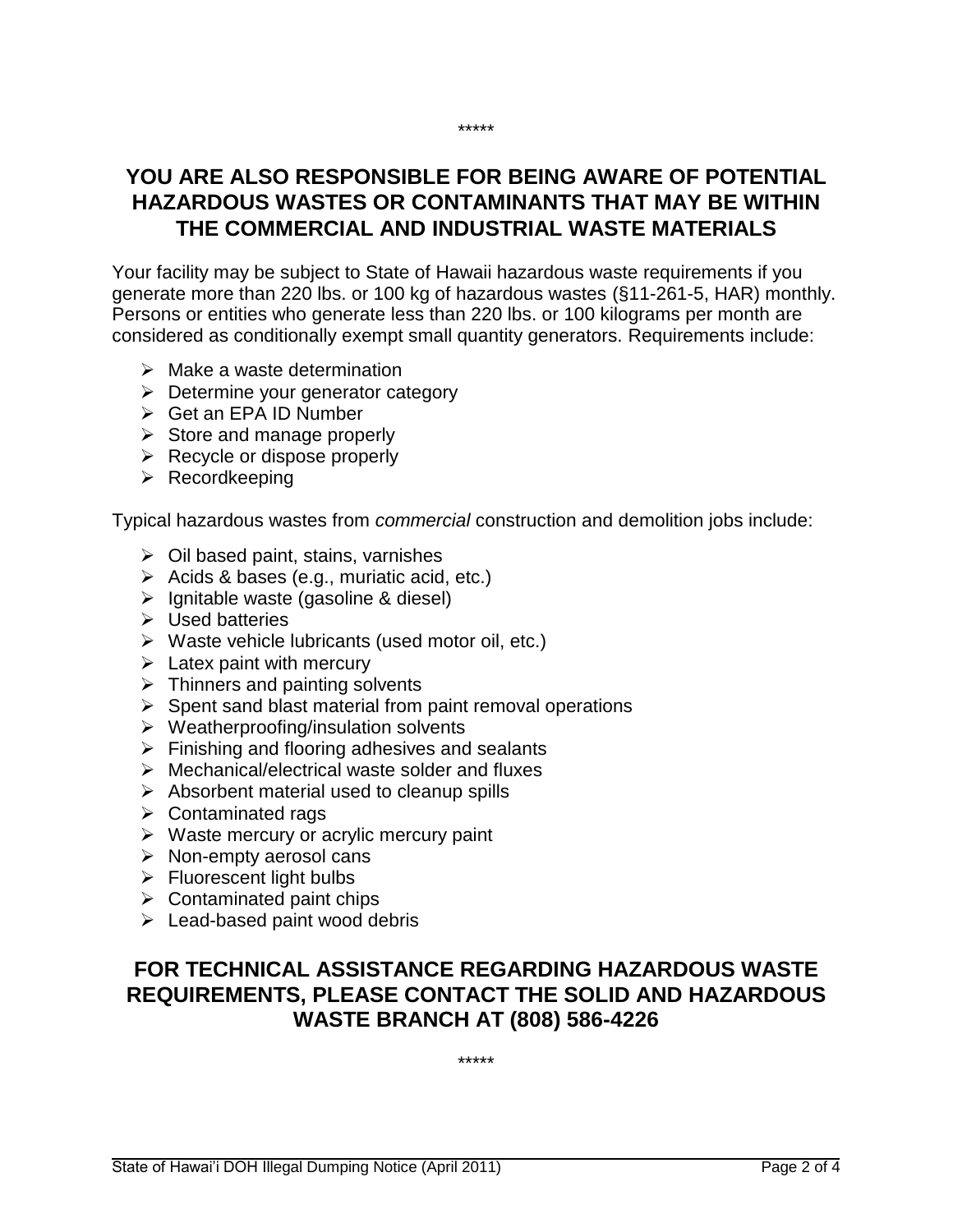### **WHAT ARE OPEN DUMPS?**

Open dumps or "illegal dumps" are disposal sites that operate in nonconformance with any applicable standards, relevant permit conditions, rules, or statutes set by the State of Hawaii.

Illegal dumps are pollution sources created when uncaring people avoid the law and avoid:

- **tip fees**, because it costs money for people to dispose waste; and
- the **time and attention** needed to dispose of waste properly.

Illegal dumpers may claim to operate a transfer station or recycling business, only to abandon the property once it is full of waste. In many cases, illegal dumpers are also breaking other laws related to vehicle licensing, insurance, drug possession, or theft (EPA, 1998).

#### **OPEN DUMPS ENDANGER HUMAN HEALTH AND POLLUTE THE ENVIRONMENT**

Illegal dumps could contain hazardous wastes and other contamination. Whether or not the wastes are buried, illegal dumps can pollute our land, air, and drinking water sources. Illegally disposed wastes:

- are often combustible and pose fire hazards;
- **e** generate toxic fumes if the waste is burned;
- may contain and conceal hazardous and toxic substances (used oil, needles);
- may form leachate in areas with heavy rain that pollutes groundwater and soil;
- if buried, may decompose in time, leading to ground settlement and "cave-ins";
- may form explosive gases like methane due to waste decomposition;
- attract rodents (rats, flies, mosquitoes) which may carry infectious disease; and
- attract more illegal dumping and criminal activity to the community

#### **WHAT YOU CAN DO**

A joint effort by government, landowners, the construction industry, waste haulers and concerned citizen's groups is needed to address and prevent illegal dumping.

#### **Property Owners:**

Please maintain and control unwanted entry into your property to the best extent possible, using:

- $\triangleright$  "No Dumping" signs placed in high-incidence areas
- $\triangleright$  Lighting
- $\triangleright$  Barriers like fences, posts, berms, rocks, concrete barriers
- $\triangleright$  Landscaping and beautification projects